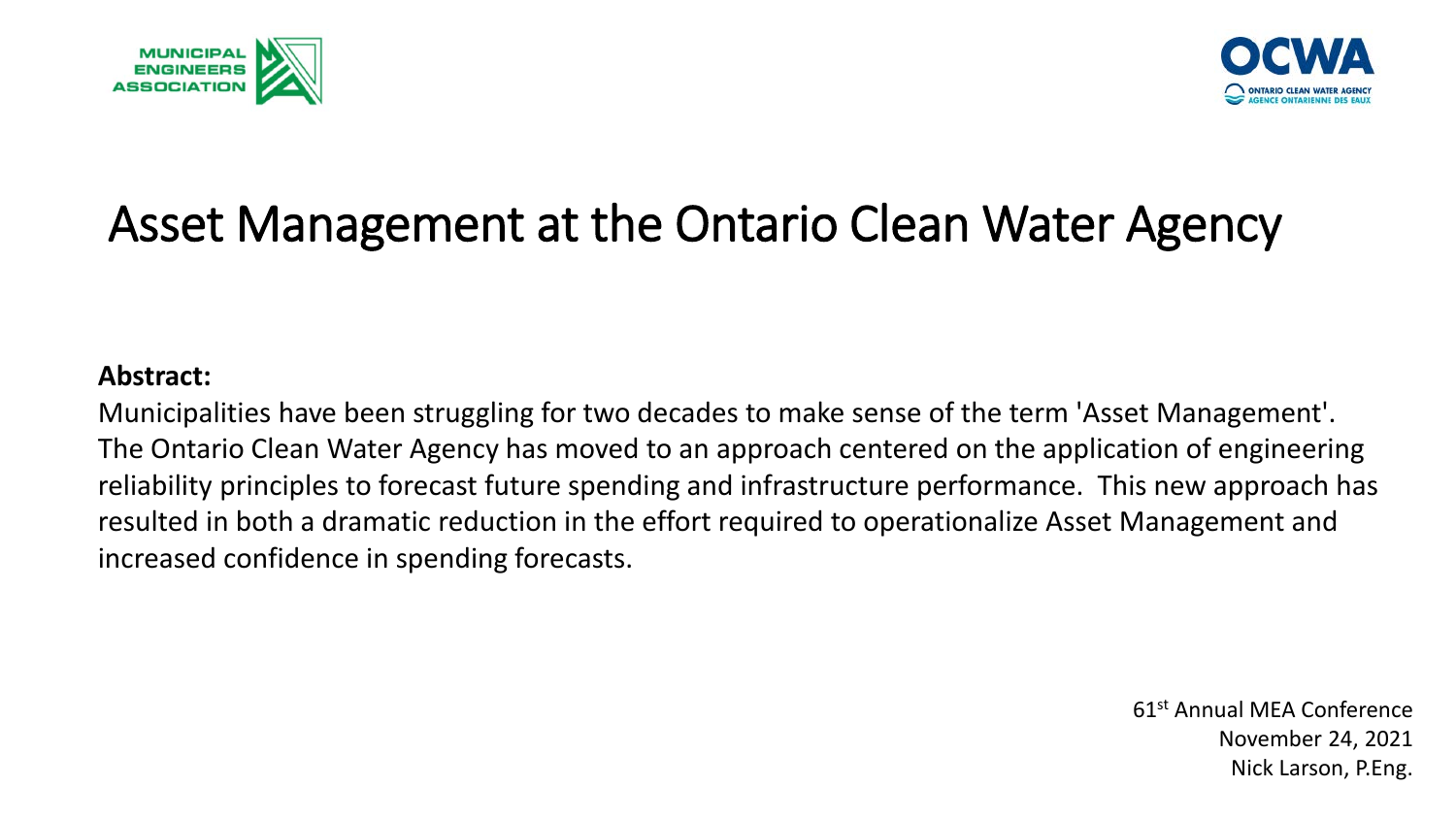#### Why do Infrastructure Asset Management?

#### **To forecast spending and infrastructure performance**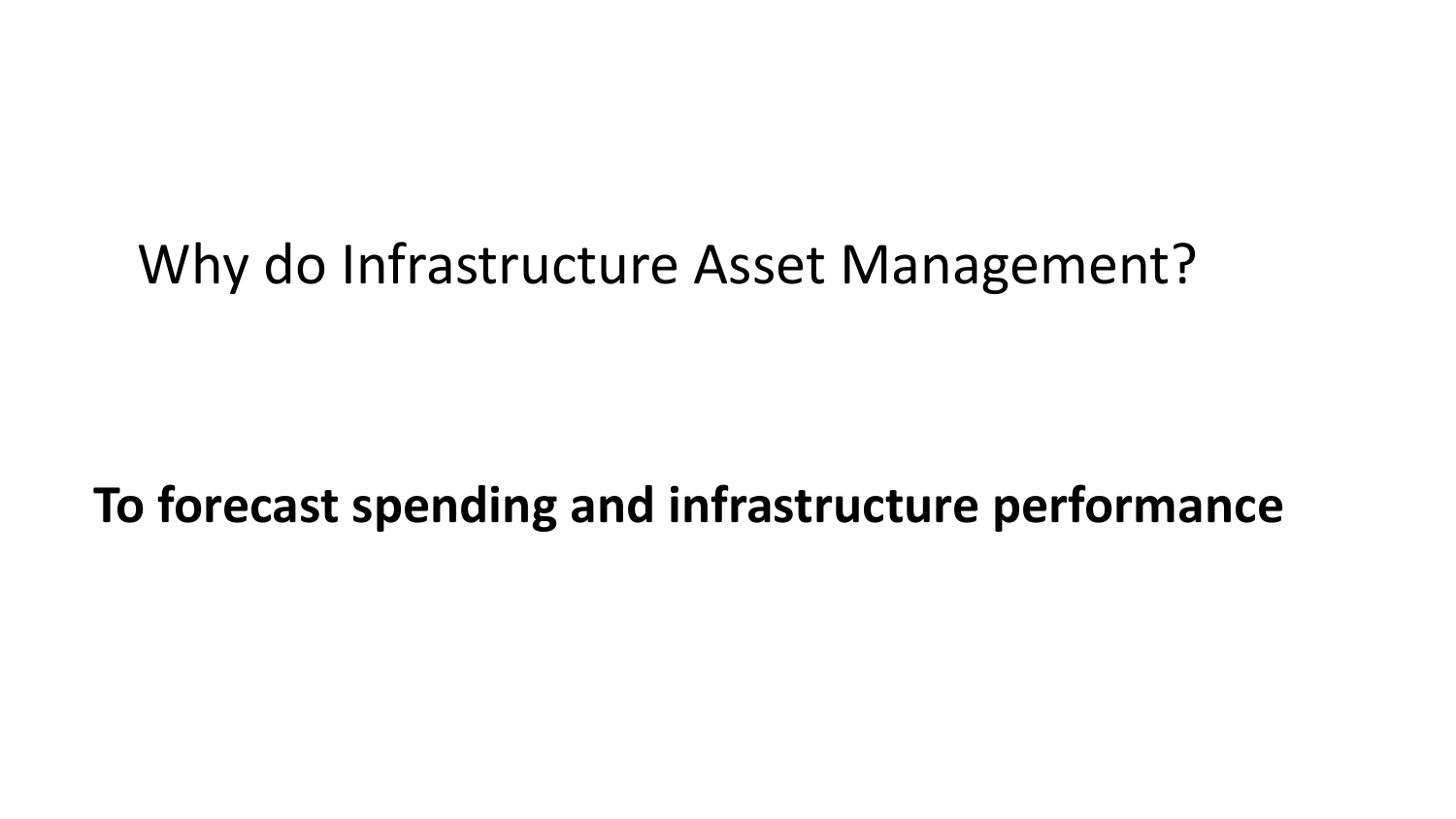#### How were we trying to forecast?

**Each individual asset was prescribed a future lifecycle spending pattern.**

**Unfortunately, there is no engineering or scientific basis for this approach.**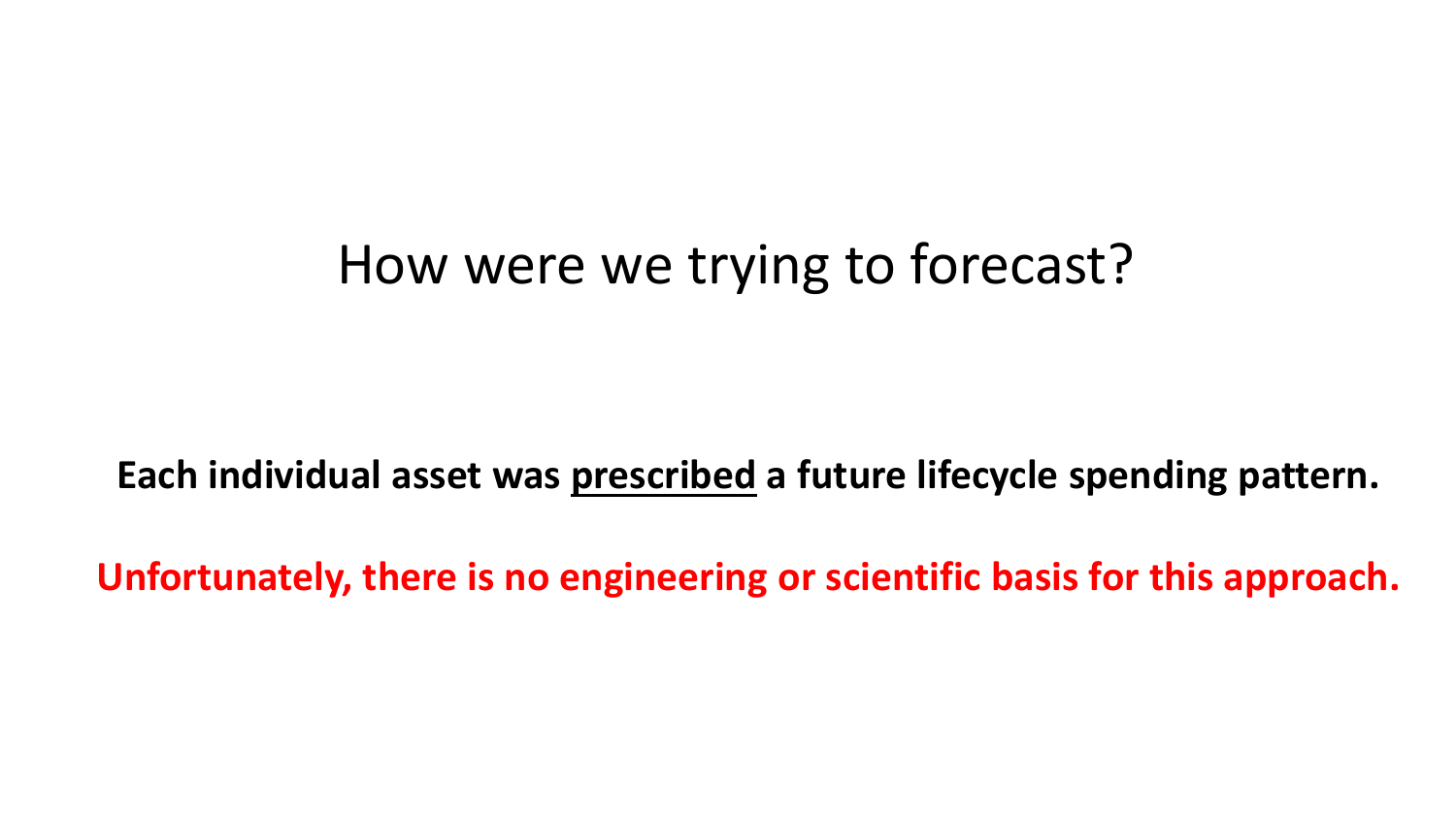### How did we (IAM industry) get here?



Lie – know it's false

B.S. – don't care if it's true or false, just want to be believed to serve your own purposes

"…the educated class acquires an arrogance that leads them to be negligent about truth and falsehood; they have a lot of confidence in their own opinion, and this may encourage them to produce B.S." Excerpt from Interview: <https://www.youtube.com/watch?v=lArA7nMIqSI>

Dr. Harry Frankfurt, Professor Emeritus Chair of Princeton Philosophy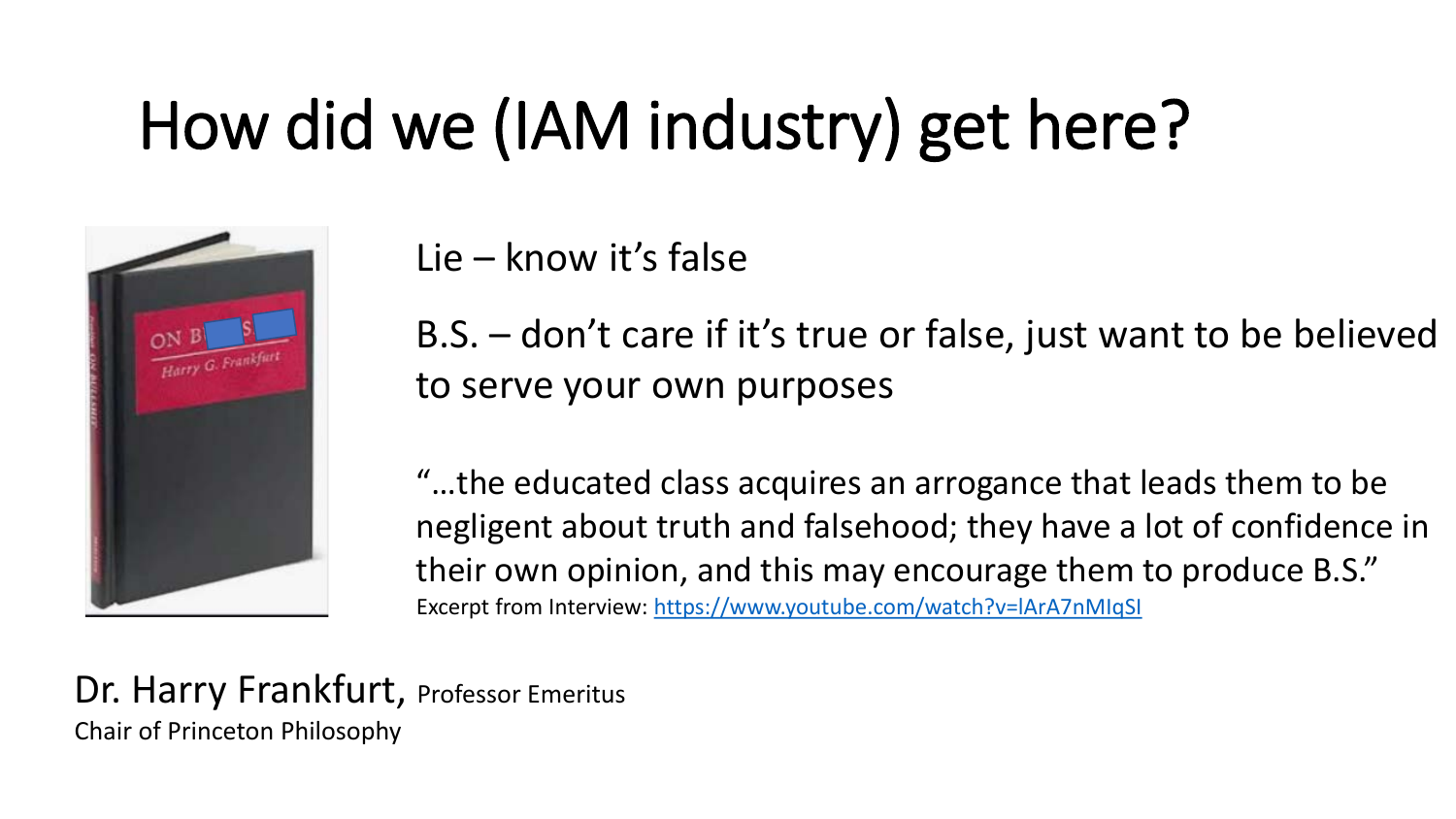### How did we (engineers) get here?



A Guide to **Sustainable Asset Management** for Canadian Municipalities

R.V. Anderson

**Associates Limited** 



#### Circa 2000:

- Infrastructure noticeably deteriorating
- No stockpile of cash to fix it
- Taxes/user fees are insufficient to fund what we want/need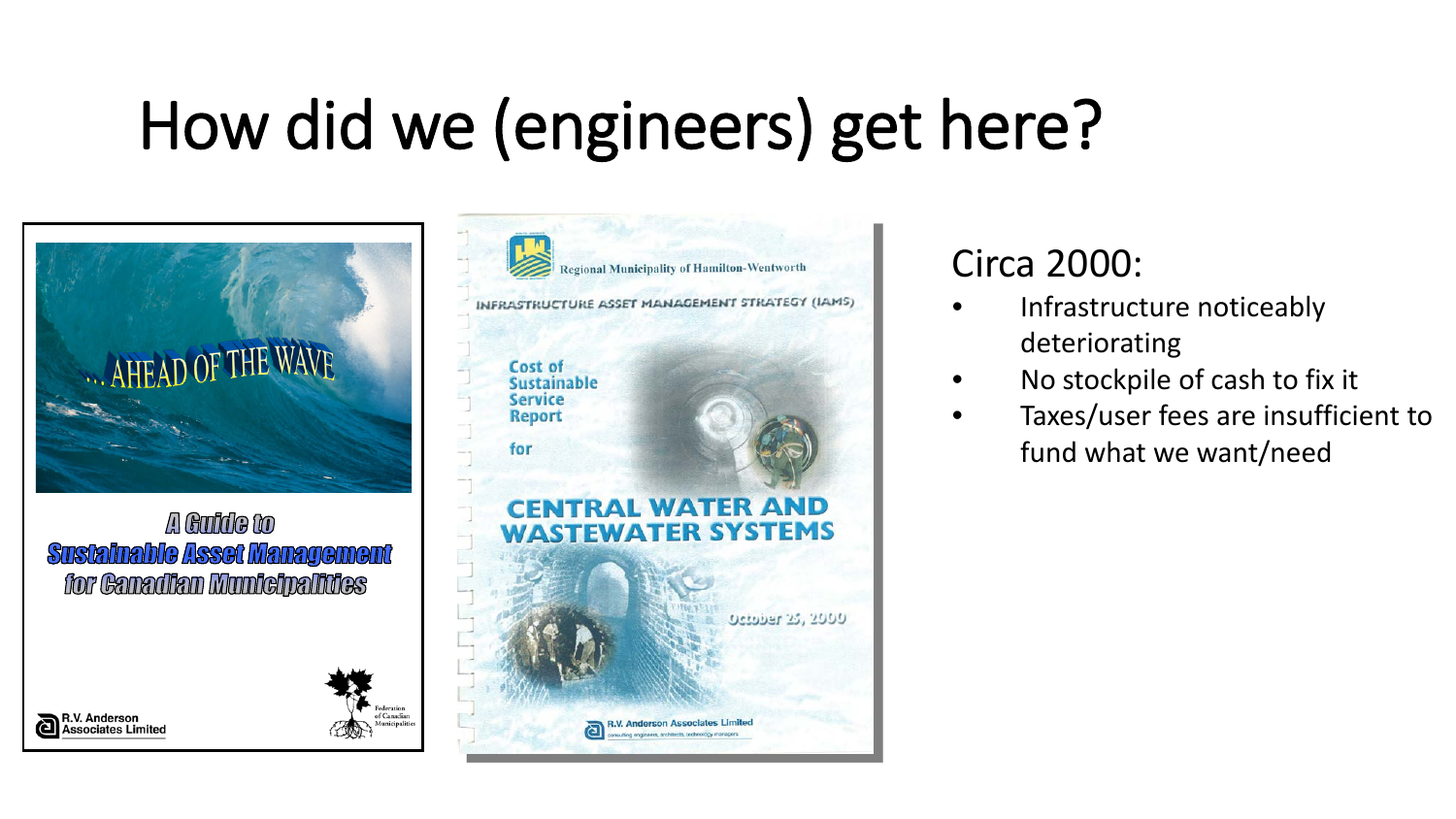## How did we (engineers) get here?



Tangible Capital Asset accounting requires this:

| <b>Asset</b> | <b>Purchase Price</b> | <b>Purchase year</b> | Amortization<br><b>Period</b> |
|--------------|-----------------------|----------------------|-------------------------------|
|              |                       | 1990                 | 10 years                      |
|              | \$\$\$\$              | 1950                 | 30 years                      |
|              | \$\$\$                | 1970                 | 50 years                      |
|              |                       |                      |                               |

Accountants asked Engineers for this



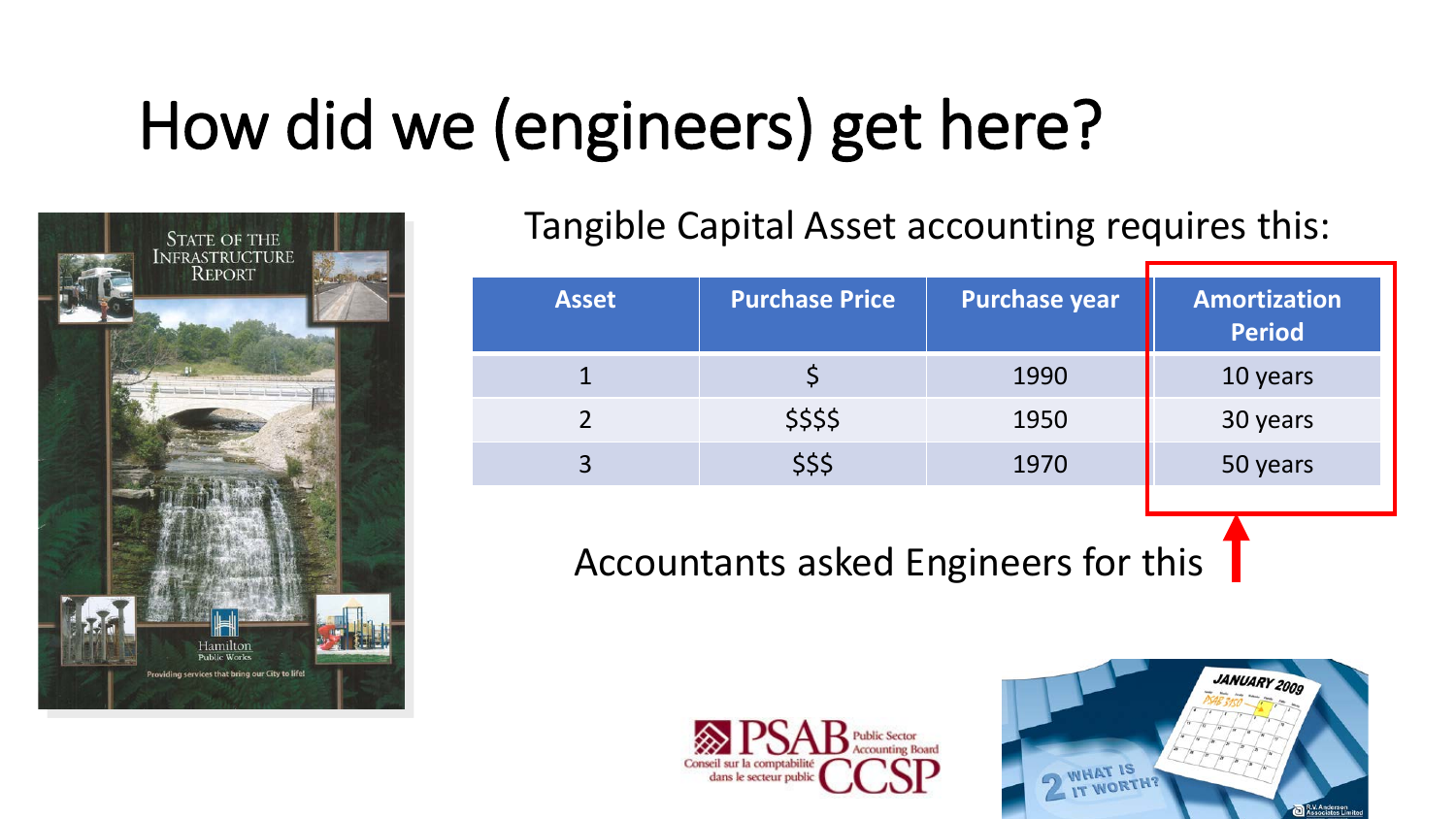### How did we (engineers) get here?

| <b>Asset</b>   | <b>Purchase Price</b> | <b>Purchase year</b> | <b>Amortization</b><br><b>Period</b> | Replacement<br><b>Year</b> | <b>Cost</b>            |
|----------------|-----------------------|----------------------|--------------------------------------|----------------------------|------------------------|
|                |                       | 1990                 | 10 years                             | 2000                       | $=$ \$+inflation       |
|                | \$\$\$\$              | 2000                 | 30 years                             | 2030                       | $=$ \$\$\$\$+inflation |
| $\overline{3}$ | \$\$\$                | 1970                 | 50 years                             | 2020                       | $=$ \$\$\$+inflation   |
|                |                       |                      |                                      |                            |                        |

**There is no scientific or engineering rationale for single asset forecasts of complex civil or environmental engineered systems!**

• But…single asset forecasting is easy to do, and we had the data in the PSAB spreadsheets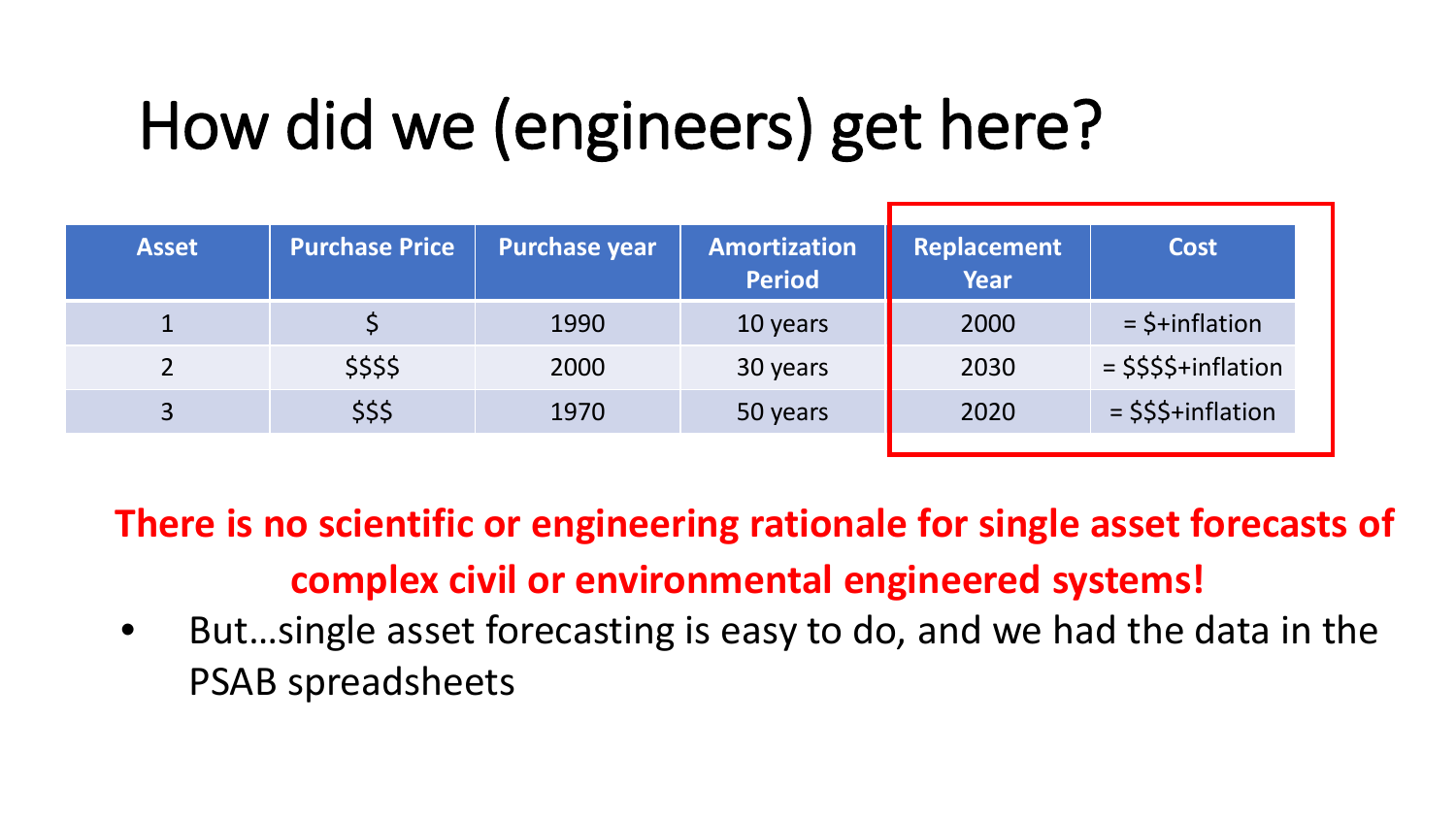### But…what's the Problem?

Single Asset Forecasts result in incorrect spending forecasts

- A. Future spending needs derived from single asset forecasts to maintain current asset network **are 200% of actual needs**
- B. Future spending needs to achieve **societal wants/needs are not accounted for** in the modeling parameters used in single asset forecasting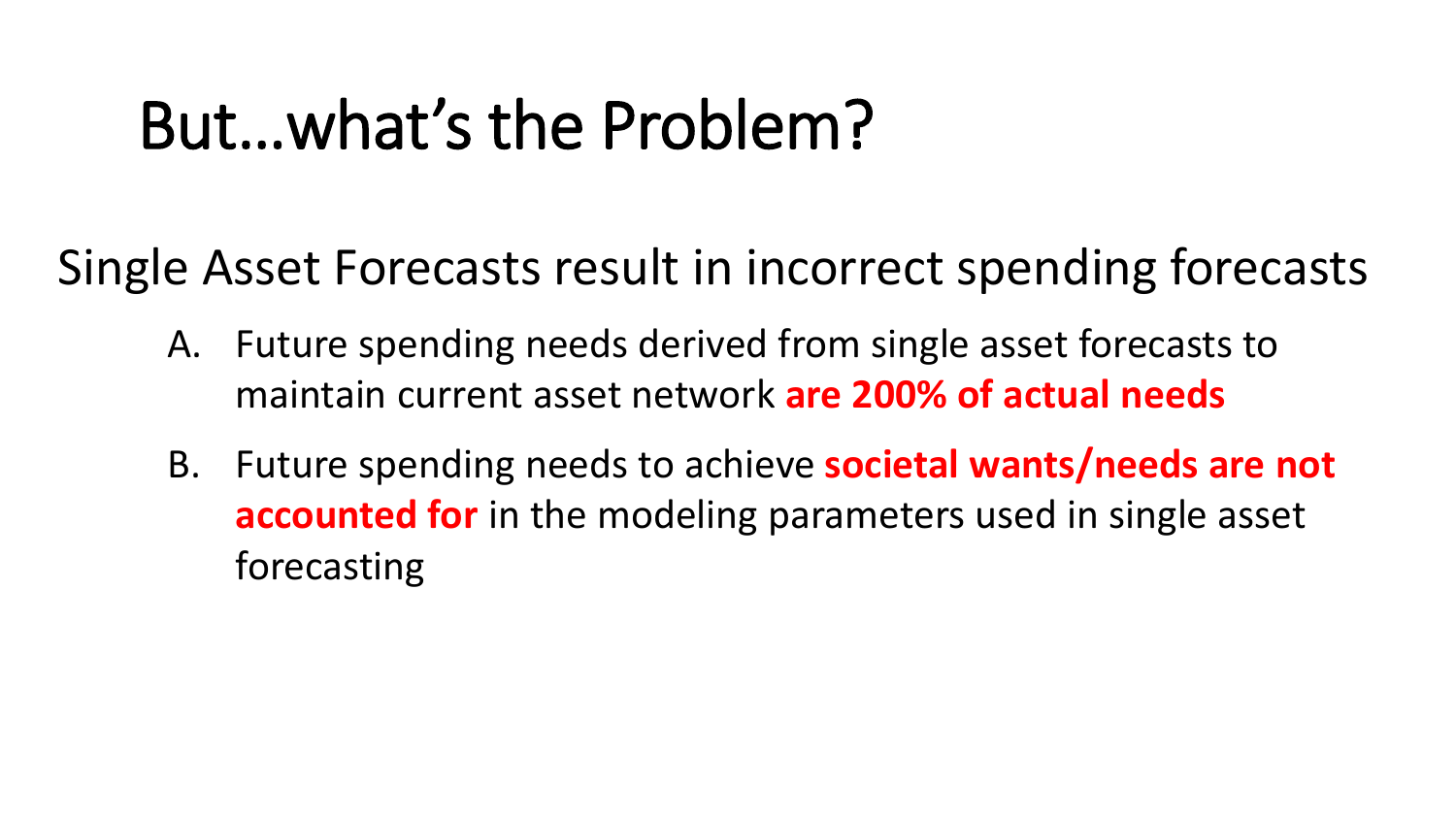### Only 2 Types of Municipal Infrastructure Systems

#### Non-repairable systems:

- Typically mechanical engineered assets
- Approximately 5 % of municipal portfolio
- Fleet, equipment, HVAC

#### Repairable systems:

- Typically civil and environmental engineered assets
- Approximately 95 % of municipal portfolio
- roads, sidewalks, trails, bridges, culverts, sanitary pipes, water pipes, storm pipes, storm water management ponds, creeks, parks, parking, facilities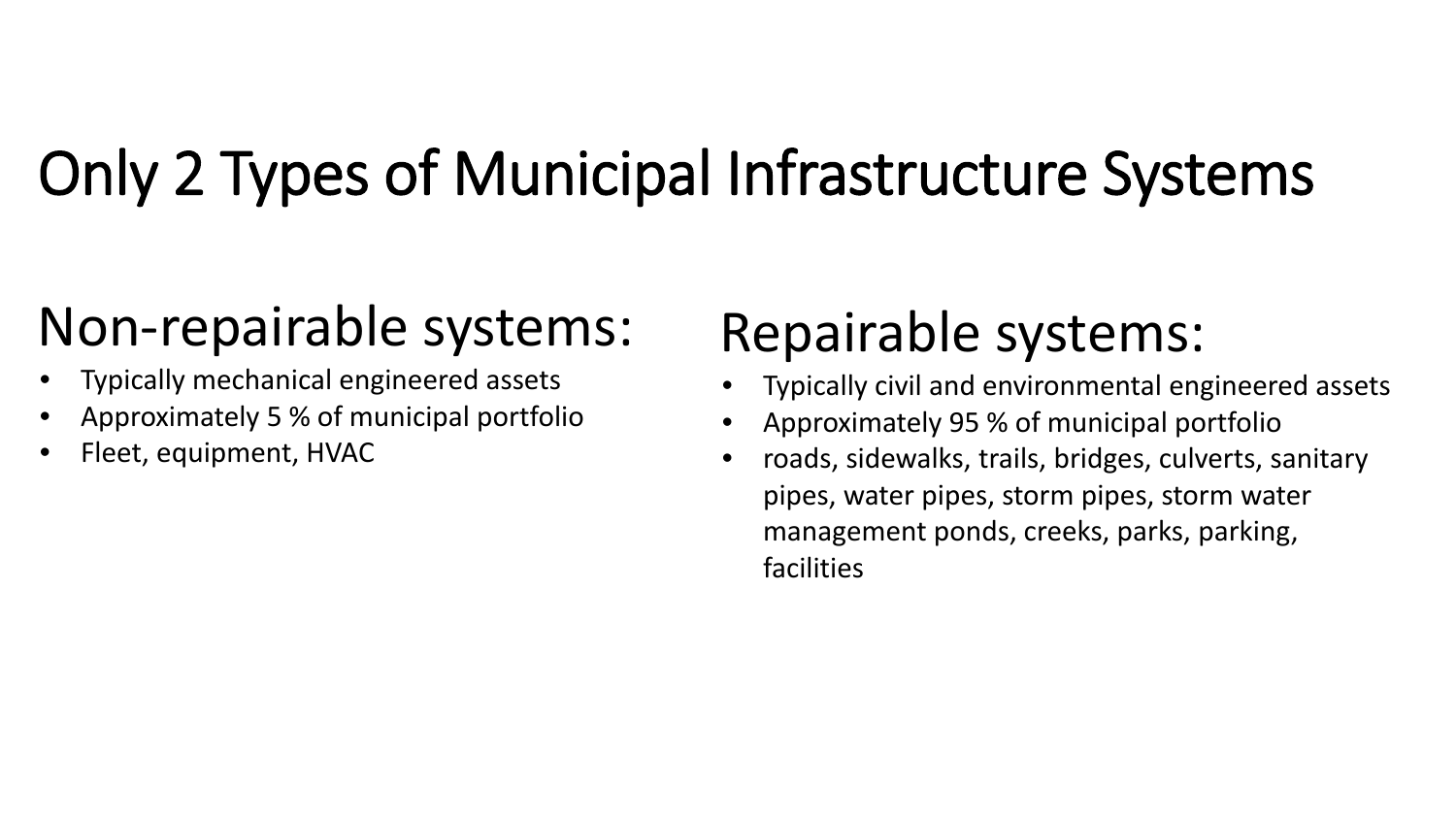### How are they analyzed?

#### Non-repairable systems:

- Estimate Service Life (ESL) testing at full scale
- Typical full cost replacement at end of ESL
- Design, manufacturing, full-scale testing independent of municipality sold to

#### Repairable systems:

- Average treatment (repair) cost at end of ESL
- ESL = mean time to treatment (repair) not replacement
- Design and construction changes based on municipality specific characteristics
- Reliable forecasting is only possible for aggregate system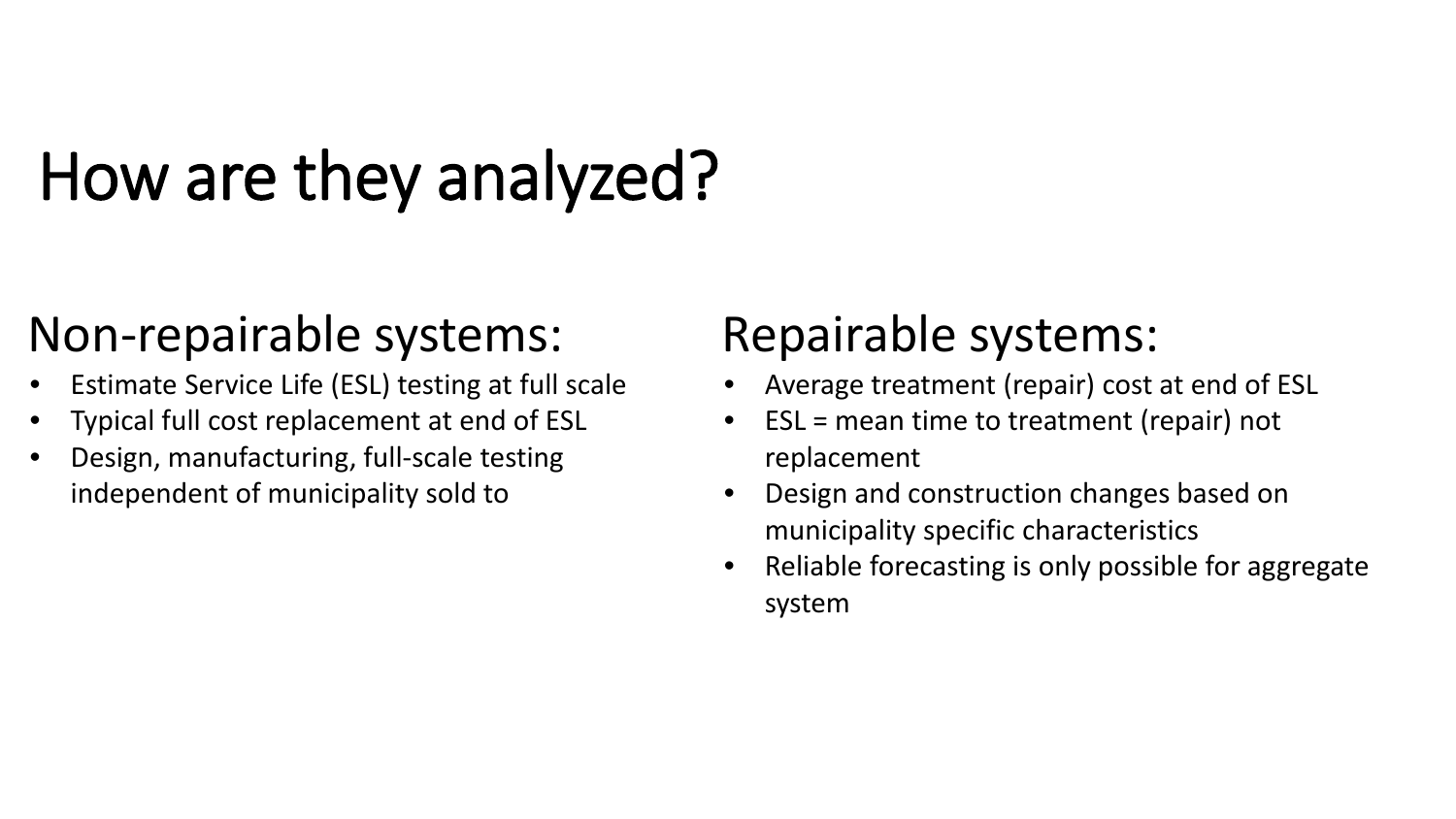### Diverting our Attention and Resources

Application of non-repairable system logic to repairable system forecasting has resulted in:

- Excessive focus on collecting current asset condition to forecast better
- Excessive focus on populating dozens of data fields to make a more 'unique' prescribed lifecycle spending plan
- Not enough focus on forecasting approach
- Not enough effort spent analyzing currently available information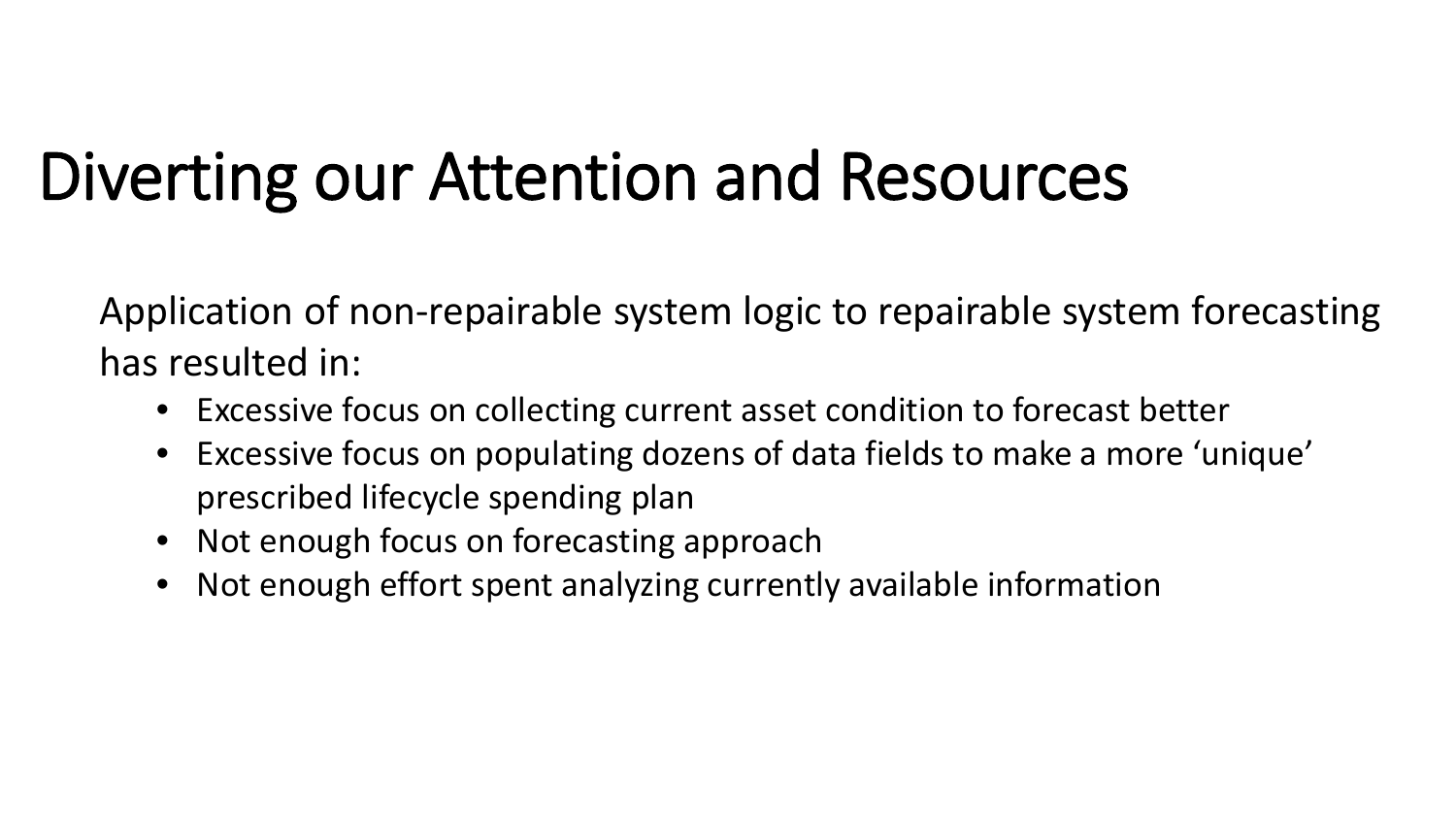# So how do we Forecast?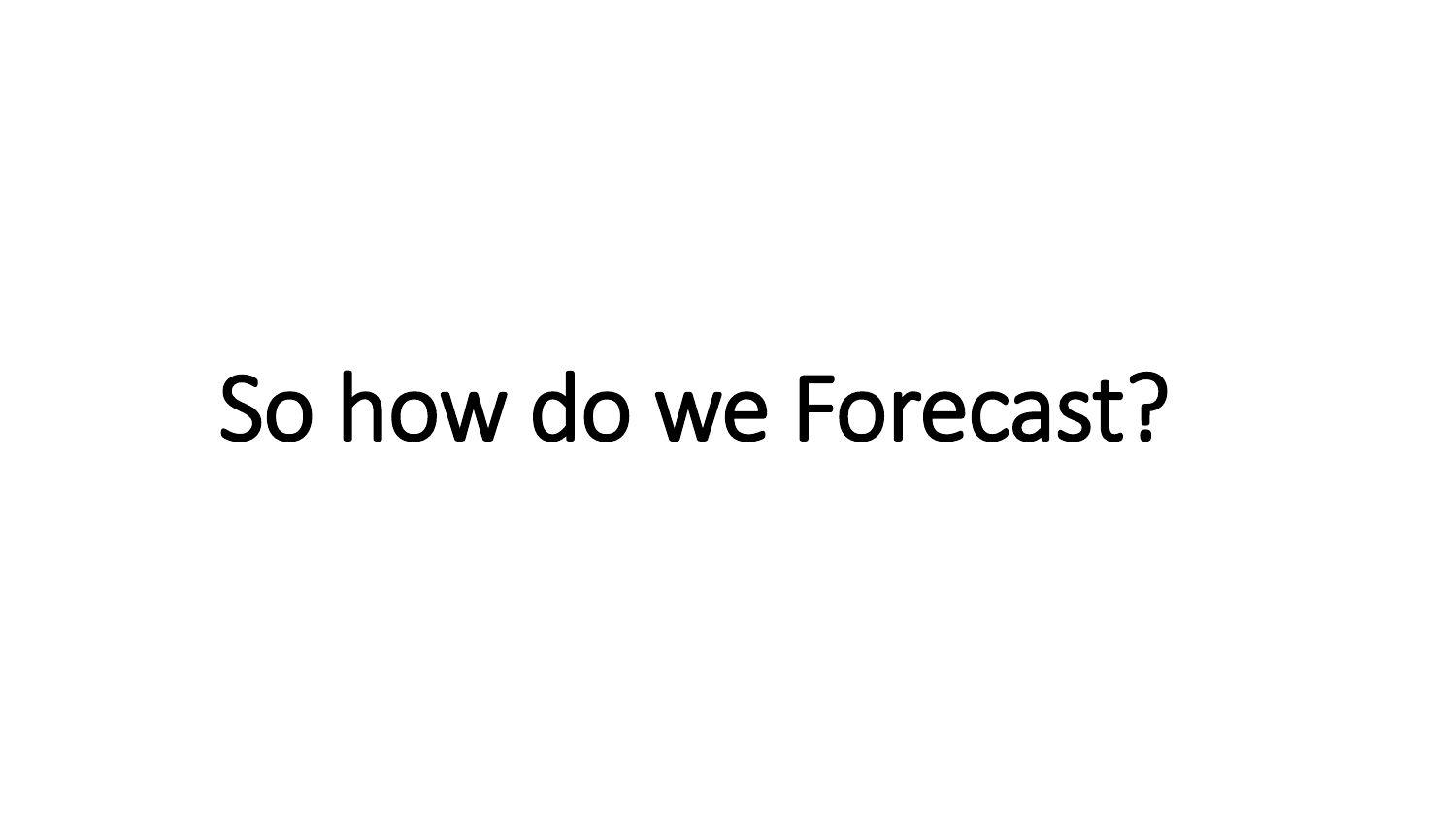#### Performance (not 'Condition') as Fundamental Term

Asset Performance = ability to fulfill objectives/requirements

| <b>PERFORMANCE</b><br><b>CATEGORY</b> | <b>STATE OF INFRASTRUCTURE ASSET</b>     |  |
|---------------------------------------|------------------------------------------|--|
| Good                                  | No Deficiencies, Fit for Purpose         |  |
| <b>Fair</b>                           | <b>Has Deficiencies, Fit for Purpose</b> |  |
| Poor                                  | <b>Requires Treatment/Spending</b>       |  |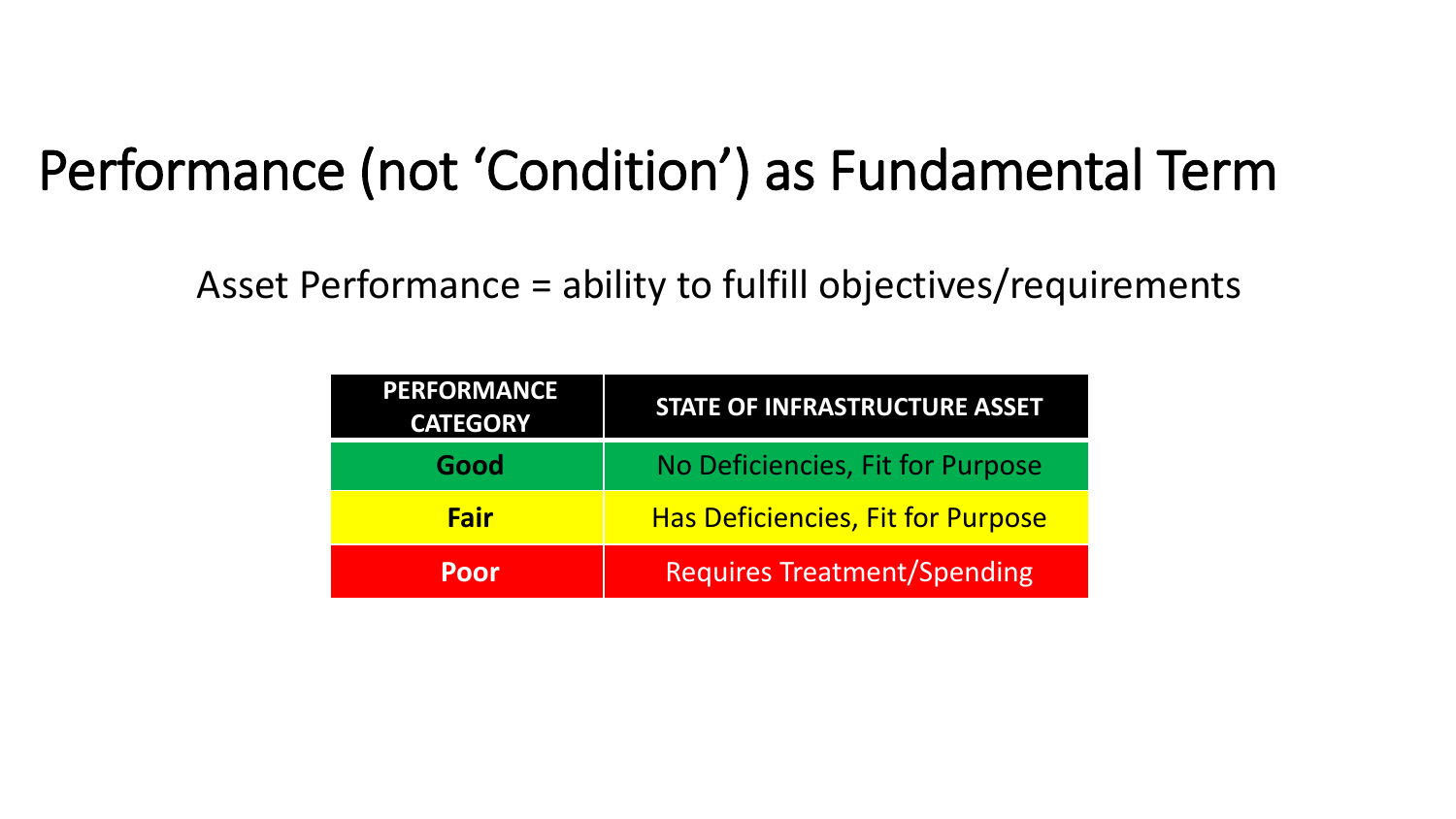### System Performance Distribution

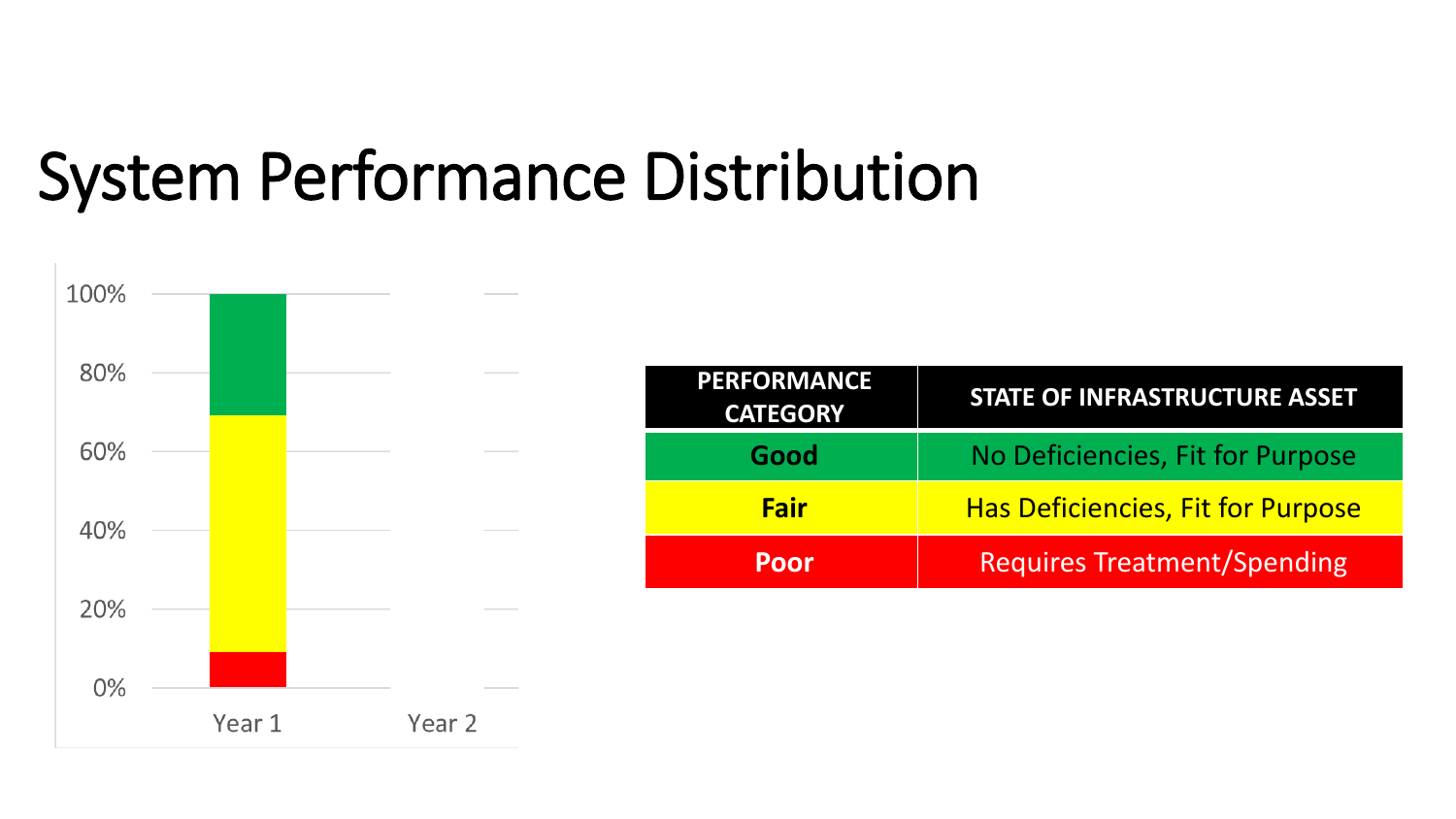#### 2 competing forces:

- 1. Performance deterioration (i.e. how quickly asset performance is consumed by the community)
- 2. Performance improvement resulting from spending

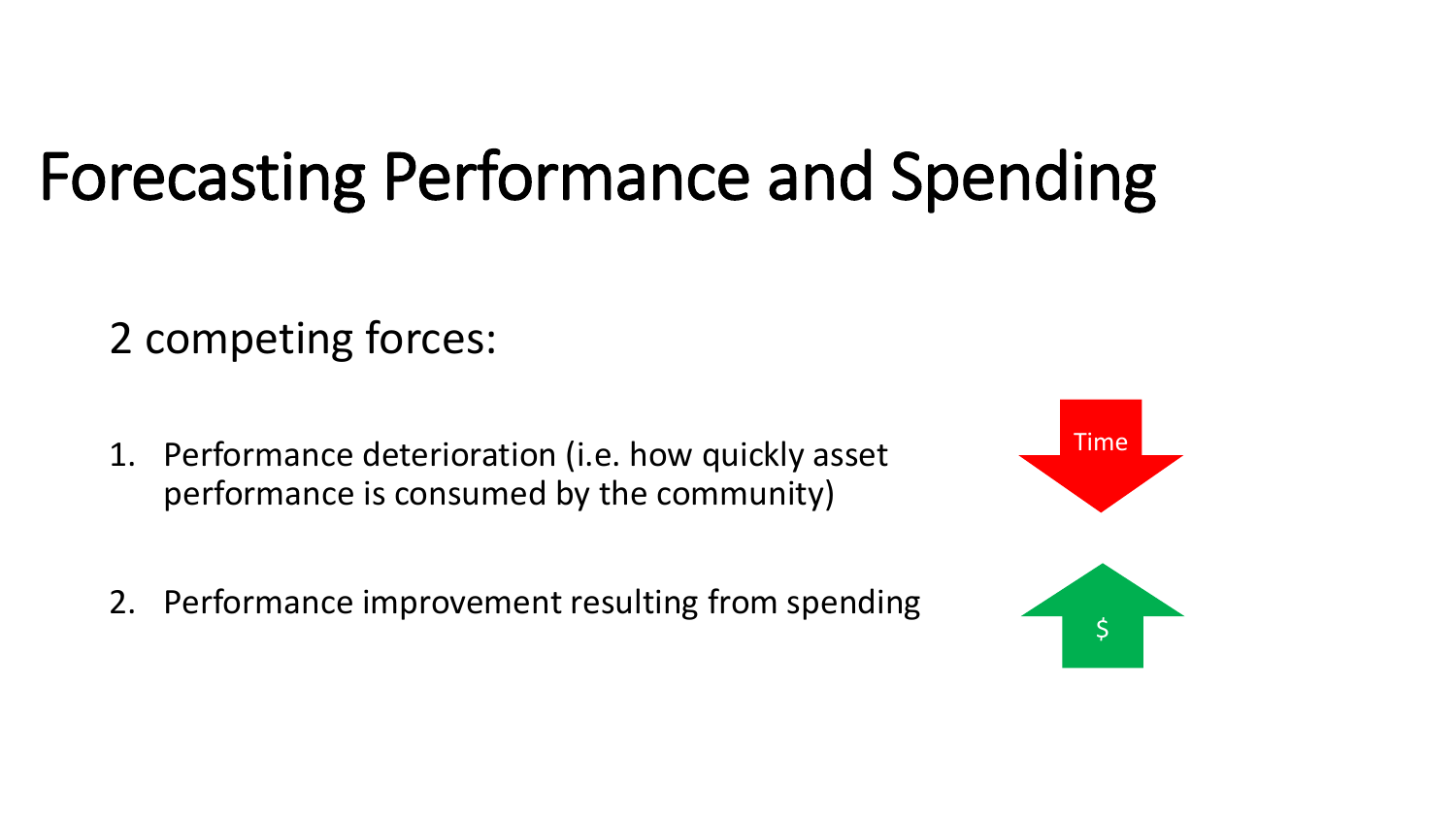

Spending Improves Asset Performance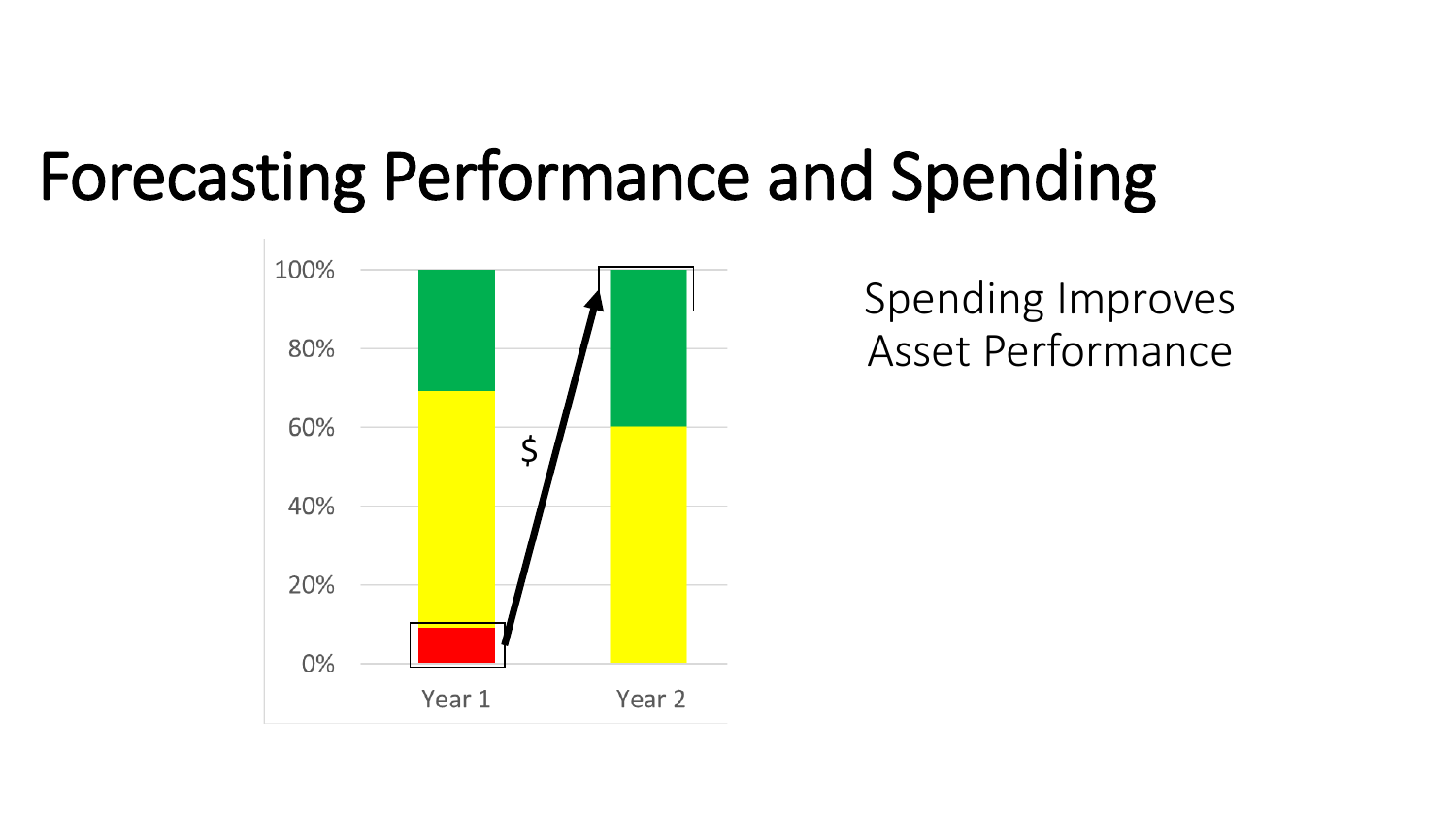

Asset Performance Deteriorates without Spending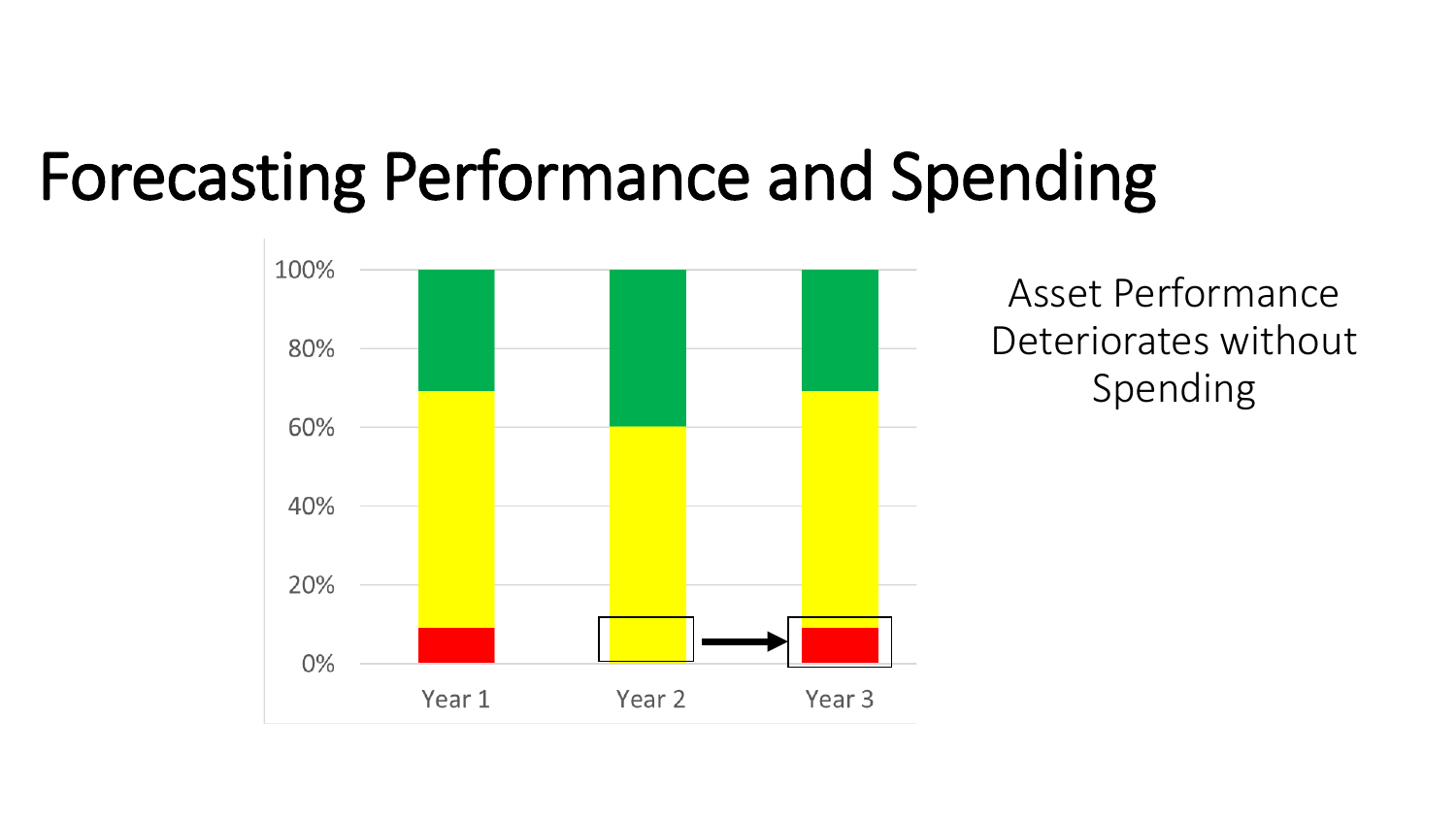

Plan A No spending, no performance increase

Plan B Spending results in performance increase



Forecasting Future Performance vs Spending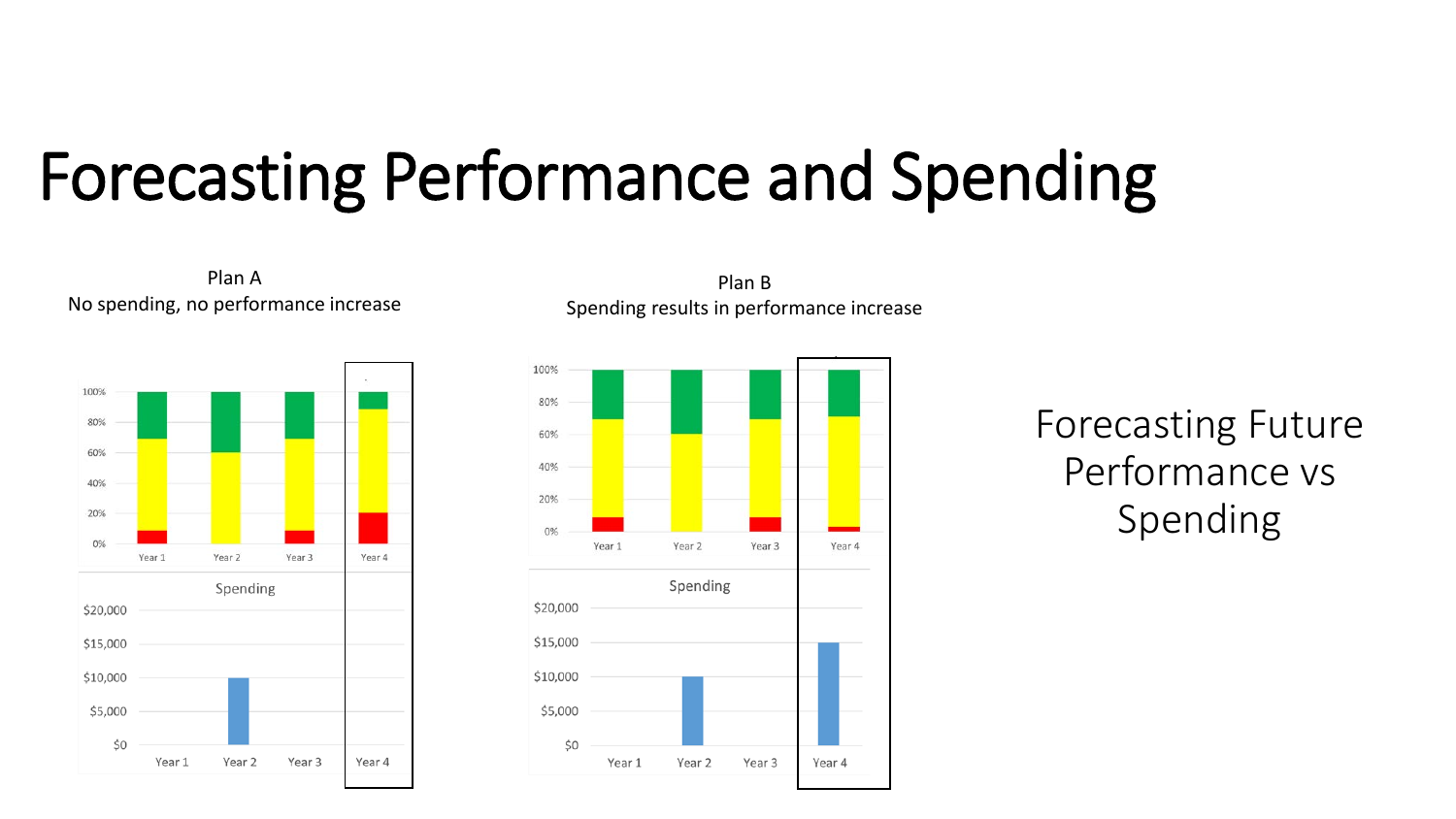#### A Municipality is a Consumer of Infrastructure

#### Consumer-based asset management:

- Analysis of past and current engineering, financial, and administrative information
- Forecasting future performance and corresponding infrastructure according to all decision factors (other than age/condition)
- Equivalent of forecasting methods used in private sector (e.g. banking, insurance, and retail)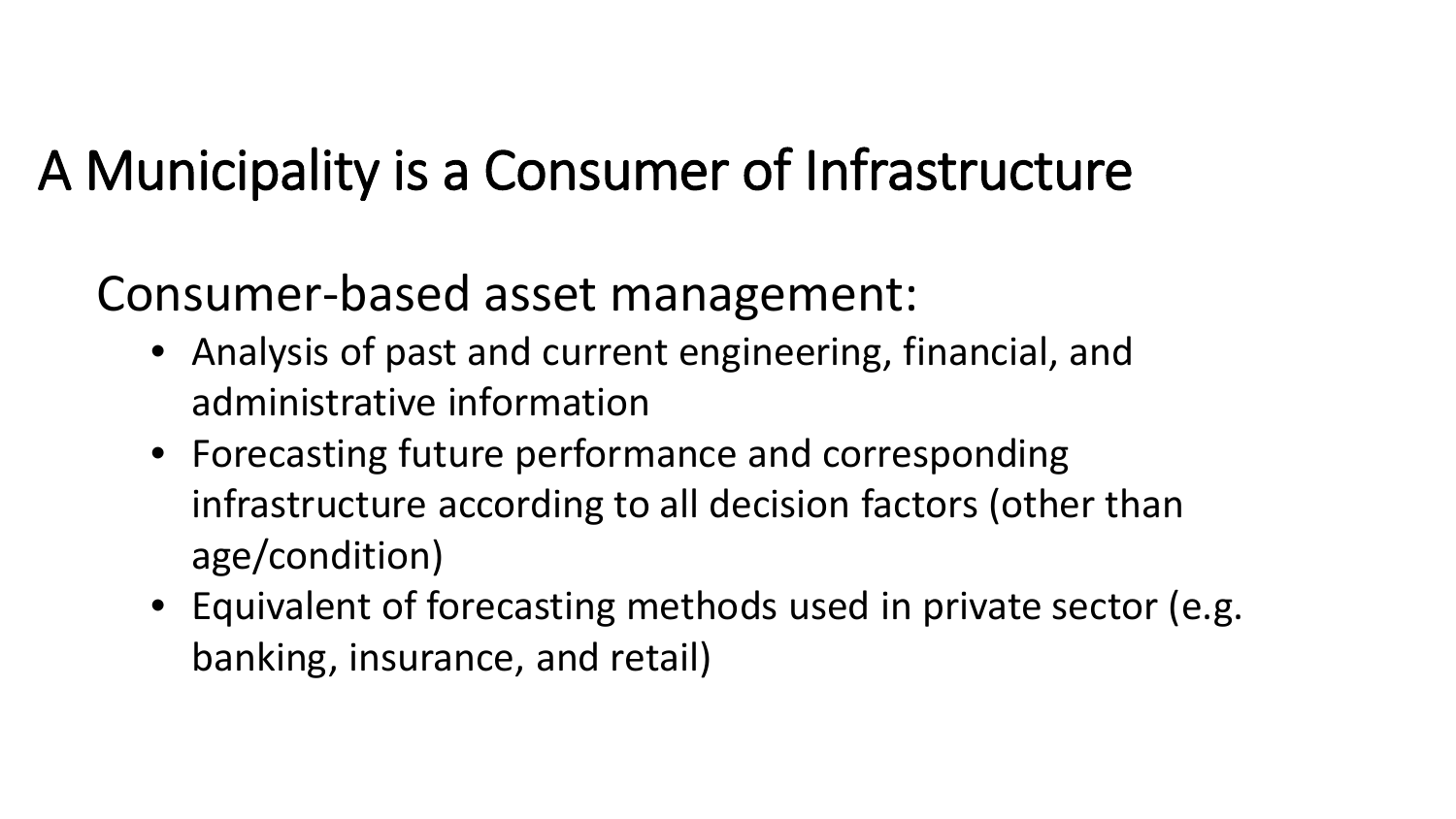#### A Municipality is a Consumer of Infrastructure

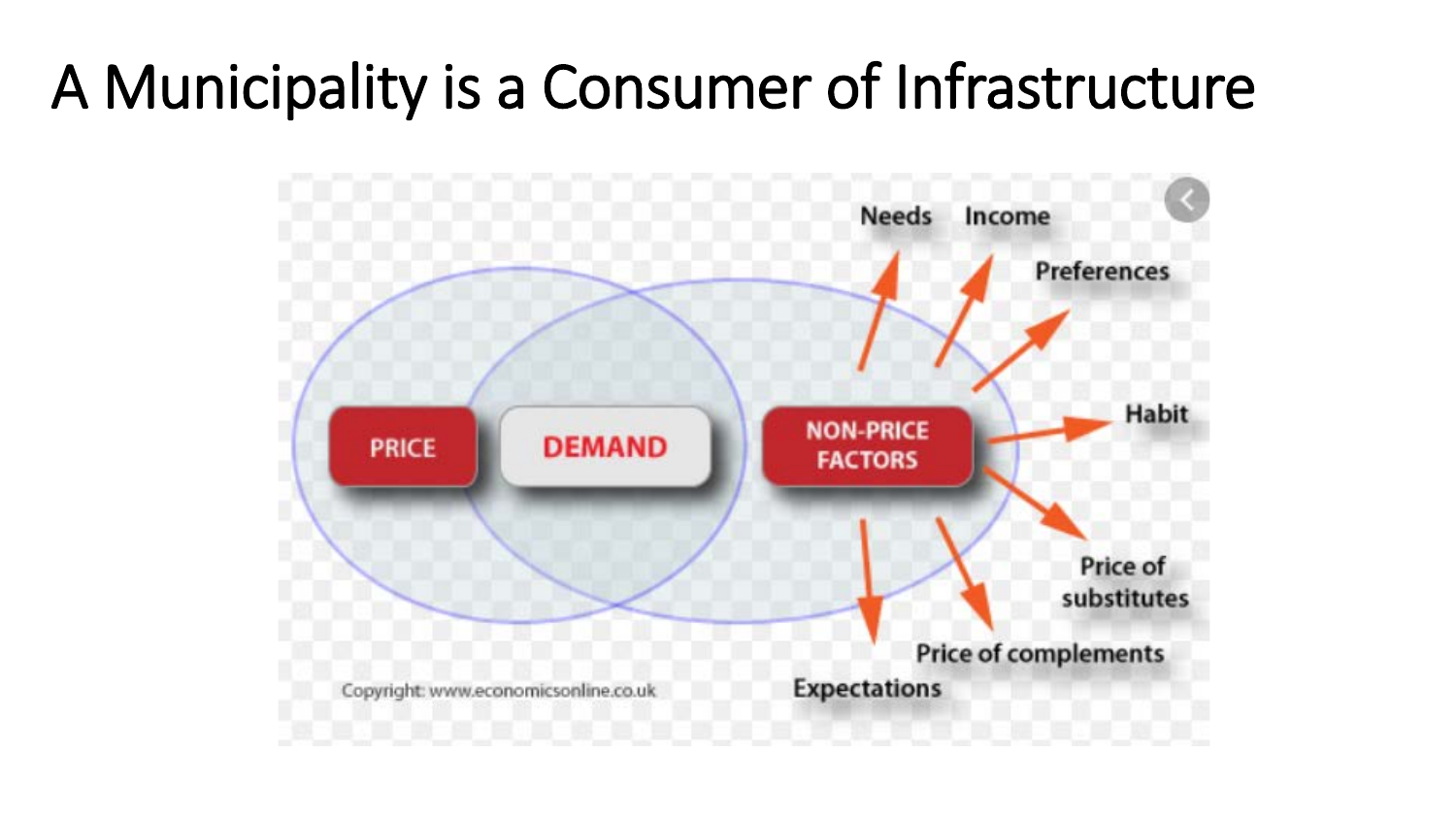### Resetting the Asset Management Paradigm

Key Concepts:

- Non-repairable vs repairable systems
- Forecasting aggregate repairable systems done using consumerbased methodology rather than prescriptive single-asset lifecycle models
- Can produce reliable forecasts with the data you have now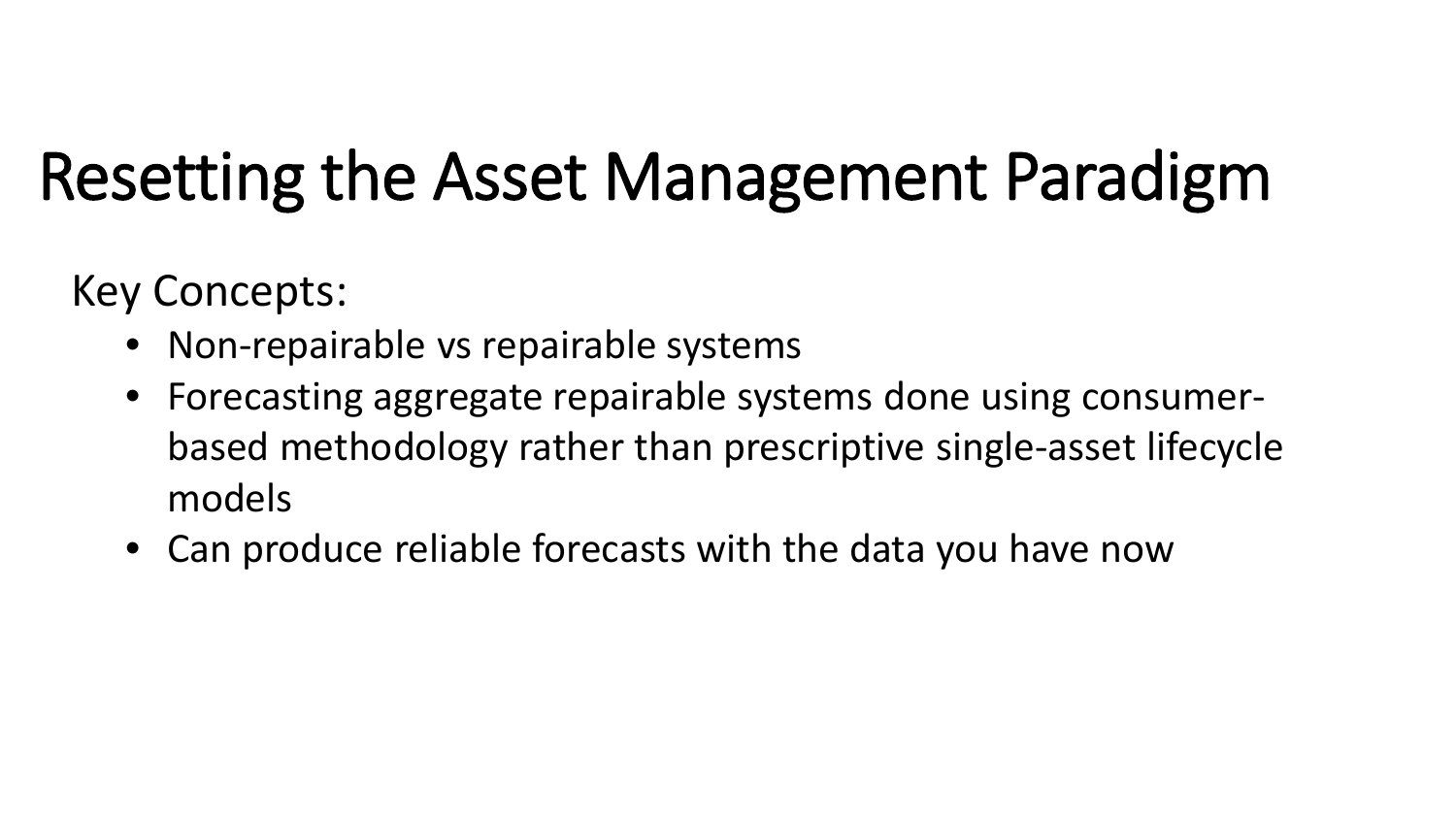### Acknowledgements

Milos Posavljak, P.Eng. PhD Candidate, Department of Civil Engineering, University of Waterloo Integrated Asset Management Engineering, City of Waterloo

Susan L. Tighe, Pd, P.Eng. Provost, McMaster University

Cameron Rapp, MCIP, RPP Commissioner of Integrated and planning and Public Works, Deputy Chief Administrative Officer, City of Waterloo

Cassandra Pacey, CPA, CGA Manager of Asset Management, City of Waterloo